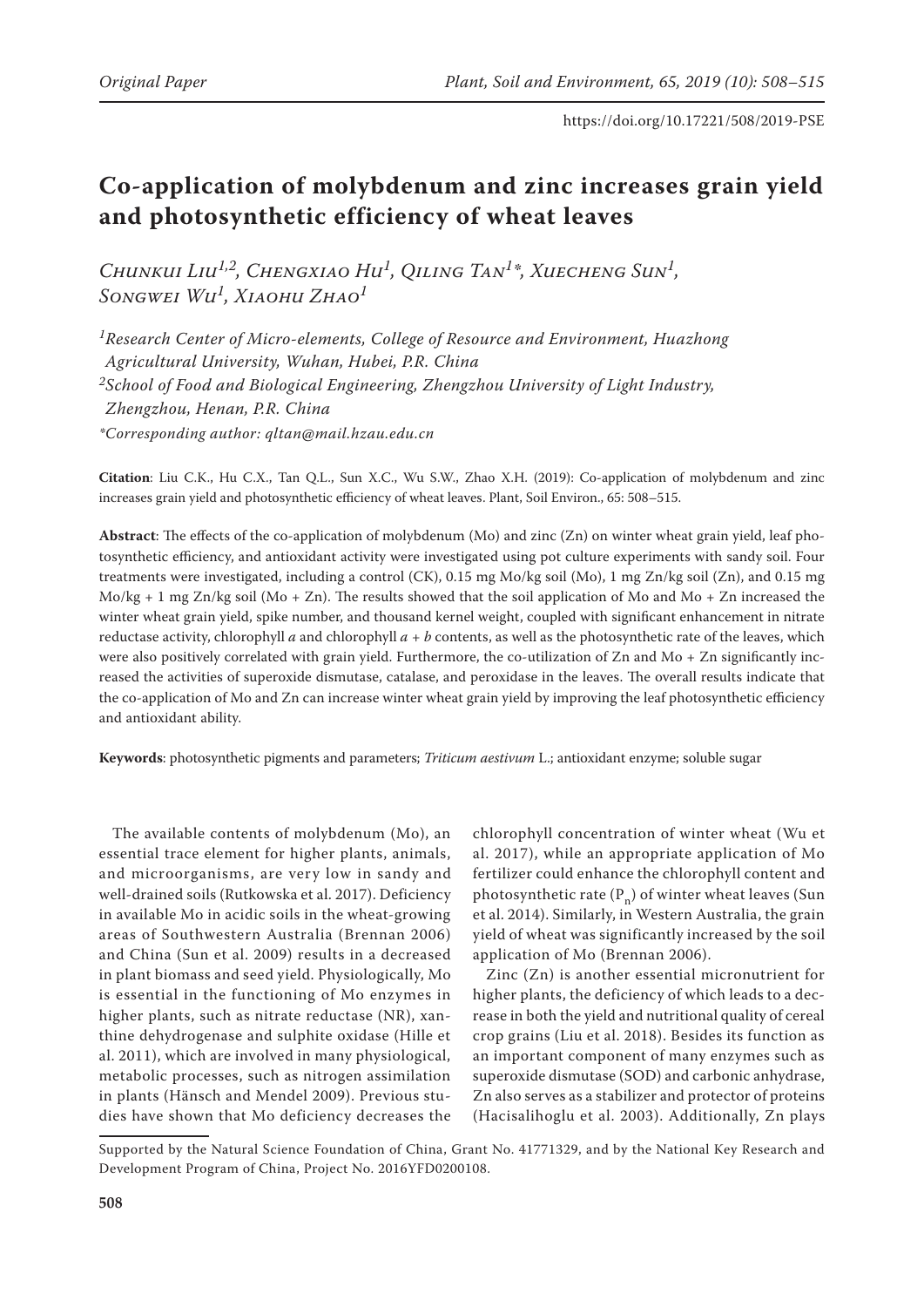an essential role in the physiological processes of plants, such as in protein synthesis, carbohydrate metabolism, and the maintenance of cell membrane integrity (Broadley et al. 2007, Slosar et al. 2017). Zn was also found to increase the grain yields of winter wheat (Liu et al. 2017).

Wheat (*Triticum aestivum* L.) is one of the most important staple food crops in the world. Increasing wheat grain yield is necessary if the food demands of a constantly increasing global population are to be met. However, some of the wheat-growing areas in Western Australia and China are severely deficient in Mo, which restricts wheat production (Brennan 2006, Sun et al. 2009). Zn deficiency is one of the most important factors affecting wheat production globally, particularly in Turkey and China (Zhao et al. 2019). The seed yield of chickpea was increased by co-application of Zn, boron, and Mo, and there was a low significant Zn × Mo interaction on chickpea yield (Valenciano et al. 2010). The chlorophyll concentration of corn leaf was significantly increased by foliar co-application of Zn and Mo, but there was no interaction between Zn and Mo (Sun et al. 2015). A large area of winter wheat fields in Hubei province in China is deficient in both available Mo and Zn (Alloway 2009, Sun et al. 2009, Nie et al. 2015), but very few reports exist on the effects of the co-application of Mo and Zn on physiological parameters and wheat grain yield in soils deficient in Mo and Zn. Studying the effect of the combined application of Mo and Zn on physiological parameters of the wheat leaf, which was the great significance for wheat production. Therefore, the objectives of this study were to evaluate the effects of the coapplication Mo and Zn on grain yield and physiological parameters of winter wheat. It was hypothesized that co-application Mo and Zn would enhance grain yield and photosynthetic efficiency of wheat leaves.

## **MATERIAL AND METHODS**

**Soils**. A pot experiment was carried out at the Micro-element Research Center in Huazhong Agricultural University (30°28'26''N, 114°20'15''E), Wuhan, Hubei province, China from November 2014 to May 2015. The winter wheat seeds (cv. Zhengmai 7698) were sown in pots (22.0 cm  $H \times 21.0$  cm upper D, 15.5 cm bottom D) filled with 6 kg of purple sandy soil. The experimental soil was collected from Xinzhou District, Wuhan, Hubei province, China. The chemical properties of the soil were as follows: pH

8.02, organic C 2.20 g/kg, available N 13.26 mg/kg, Olsen-P 3.83 mg/kg, available K 31.41 mg/kg, Tamm reagent Mo 0.10 mg/kg, and DTPA (diethylenetriaminepentaacetic acid)-extractable Zn 0.78 mg/kg.

**Experimental design**. Four treatments were designed as follows: control prepared with neither Mo nor Zn (CK); Mo treatment with 0.15 mg Mo/kg soil (Mo); Zn treatment with 1 mg Zn/kg soil (Zn), and Mo-Zn treatment with 0.15 mg Mo/kg plus 1 mg Zn/kg of soil (Mo + Zn). Mo fertilizer was applied as ammonium molybdate and Zn fertilizer as zinc sulfate. Other fertilizers applied are shown in Table 1. All the fertilizers used were of analytical grade, and deionized water (18.25 M $\Omega$ ·cm) was used during the experimental period. The seedlings were thinned to six uniform seedlings in each pot two weeks after emergence.

**Determination of pigments, soluble protein, and sugar concentration**. At the jointing stage, the concentrations of chlorophyll *a* (Chl *a*), chlorophyll *b* (Chl *b*), and carotenoid (CAR) in the leaves were determined as described by Wang (2006). At the tillering and jointing stages, the winter wheat leaves were collected to determine the concentrations of soluble protein and soluble sugar. The concentration of soluble protein was determined using the method of Bradford (1976), and the soluble sugar concentration in the leaf tissues was measured as described by Wang (2006).

**Determination of photosynthetic parameters**. The photosynthetic parameters, including the  $P_n$ , intercellular CO<sub>2</sub> concentration (C<sub>i</sub>), transpiration rate  $(T_r)$  and stomatal limitation value  $(L_s)$  of the penultimate leaves, were measured using a portable photosynthesis system (LI-6400, Li-Cor, Inc., Lincoln, USA) from 9:30 to 10:30 AM on a sunny day at the jointing stage.

Table 1. Fertilizer amount of each pot

| Fertilizer                             | Amount                    |
|----------------------------------------|---------------------------|
| N                                      | $0.2$ g/kg soil           |
| P                                      | $0.065$ g/kg soil         |
| К                                      | $0.166$ g/kg soil         |
| MnCl <sub>2</sub> ·4 H <sub>2</sub> O  | $1.81 \text{ mg/kg}$ soil |
| CuSO <sub>4</sub> . 5 H <sub>2</sub> O | $0.08 \text{ mg/kg}$ soil |
| $H_3BO_3$                              | 2.86 mg/kg soil           |

Each pot was fertilized with N, P, and K with ammonium sulfate, potassium dihydrogen phosphate and potassium chloride used as the fertilizer sources, respectively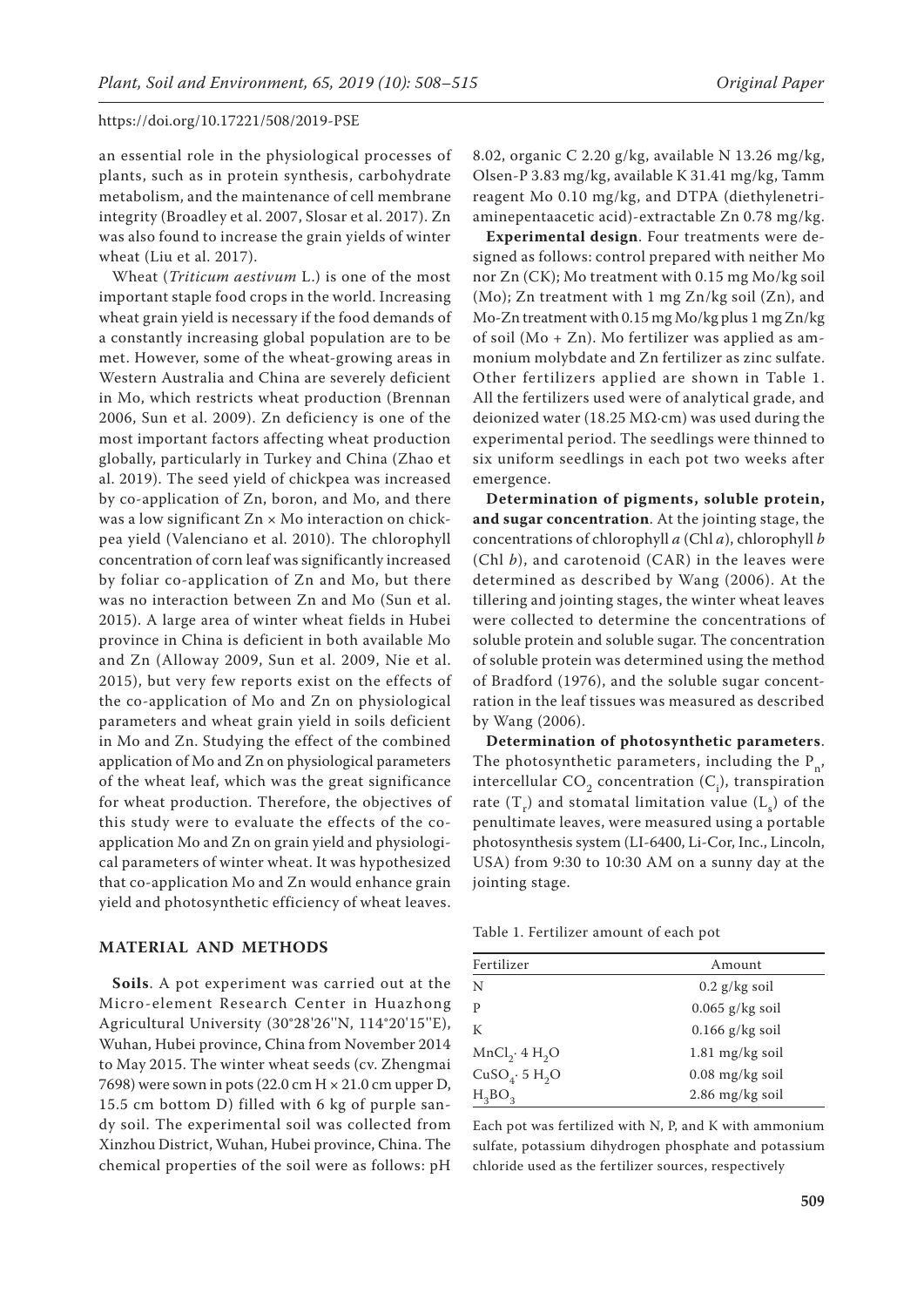**Measurement of NR activity and antioxidant enzyme activity**. At the jointing stage, the NR, peroxidase (POD) and catalase (CAT) activity were measured based on the method of Wang (2006). The SOD activity was determined using the method of Wu et al. (2014).

**Statistical analysis**. The results were expressed as the means  $(n = 4)$  and standard errors (SE). The data were statistically analyzed by SPSS 21.0 software (IBM Corp., New York, USA). The significance of the effects of the Mo and Zn treatments and their interactions on the reported traits was evaluated by two-way analysis of variance (ANOVA). Significant differences in the measured variables between treatments were assessed using Duncan's test at *P* < 0.05. The percentages of all the traits influenced by Mo or Zn were calculated according to the method of Hoshmand (2006).

## **RESULTS AND DISCUSSION**

**Grain yield and its components**. The grain yield of winter wheat was significantly (*P* < 0.05) increased by 13.72% from the main effect of Mo, and which was significantly improved by 8.74% for the main effect of Zn. The grain yield was increased by the co-application of Mo and Zn (Figure 1). Recently, Mahilane and Singh (2018) demonstrated that the grain yield of summer black gram was significantly enhanced by the soil application of Mo combined with

Zn. The spike number was significantly  $(P < 0.05)$ increased by the application of single Mo, and the co-application against the control. Additionally, the thousand kernel weight (TKW) was increased notably by Mo application but was not significantly increased by Zn application. The kernels per spike showed that there were no remarkable differences among the four treatments. Because co-application of Mo and Zn enhanced spike number and TKW significantly, thereby increasing the grain yield of winter wheat.

**Photosynthetic pigment concentrations**. The Chl *a* concentration of the winter wheat leaves was significantly ( $P < 0.05$ ) increased by 12.53% for the main effect of Mo (Figure 2). Sun et al. (2014) found that the concentration of Chl *a* in the leaves was significantly enhanced by the sole Mo application. Mo deficiency changed the chloroplast structure of winter wheat leaves and inhibited the synthesis of chlorophyll, while Mo application significantly improved the chlorophyll content (Yu et al. 2005). The Chl *a* concentration was significantly  $(P < 0.05)$ improved by 9.04% for the main effect of Zn. Zn participates in chlorophyll formation by regulating the cytoplasmic concentrations of nutrients (Kosesakal and Unal 2009). Bharti et al. (2014) reported that the concentrations of Chl *a* in wheat genotypes were raised by soil Zn application. The contents of Chl *a* and chlorophyll *a* + *b* (Chl *a* + *b*) were increased significantly by the application of single



Figure 1. (a) The grain yield; (b) spike; (c) thousand kernel weight, and (d) kernels per spike of winter wheat in four treatments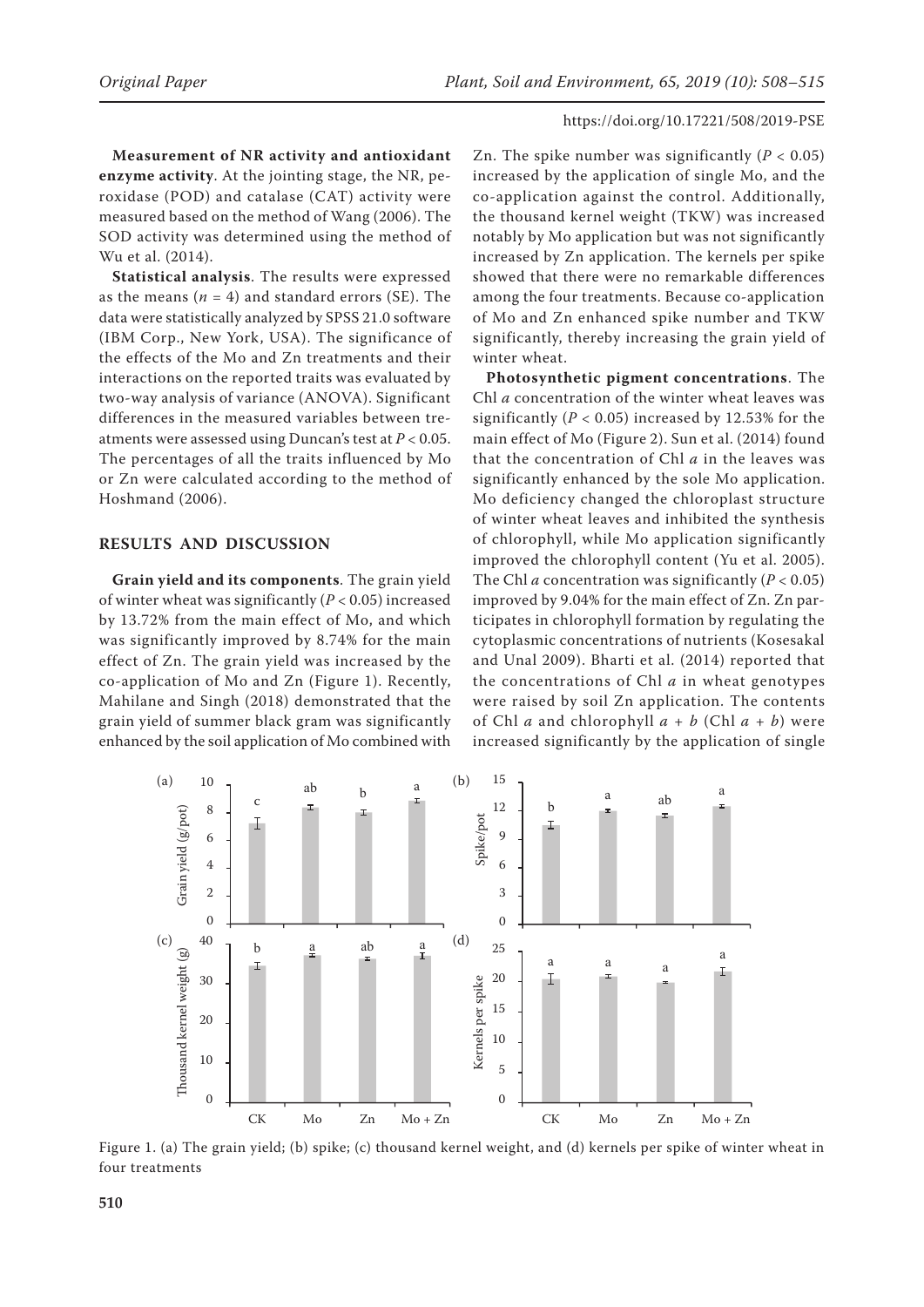



Figure 2. Concentrations of (a) chlorophyll  $a$ ; (b) chlorophyll  $b$ ; (c) chlorophyll  $a + b$ , and (d) carotenoid of the winter wheat leaves in four treatments. FW – fresh weight

Mo or Zn and their combination, and their contents were significantly higher in the co-treatment than in sole Mo and Zn treatments (Figure 2). Compared with CK, the CAR concentration of winter wheat was significantly improved by the co-application of Mo + Zn (Figure 2). Photosynthetic pigments such as chlorophyll (*Chl*) and CAR play important roles in the photosynthetic processes of plants (Singh et al. 2017). Because co-application of Mo and Zn enhanced photosynthetic pigment concentrations, which may improve the  $P_n$  and grain yield.

**Photosynthetic parameters**. The  $P_n$  of the winter wheat leaves was significantly ( $P < 0.05$ ) improved by the co-application of Mo and Zn (Figure 3). Previous studies have shown that Mo application increases the  $P_n$  of plant leaves (Wu et al. 2014). Furthermore, Yu



Figure 3. (a) The photosynthetic rate; (b) intercellular  $\text{CO}_2$  concentration; (c) transpiration rate, and (d) stomatal limitation value of the winter wheat leaves in four treatments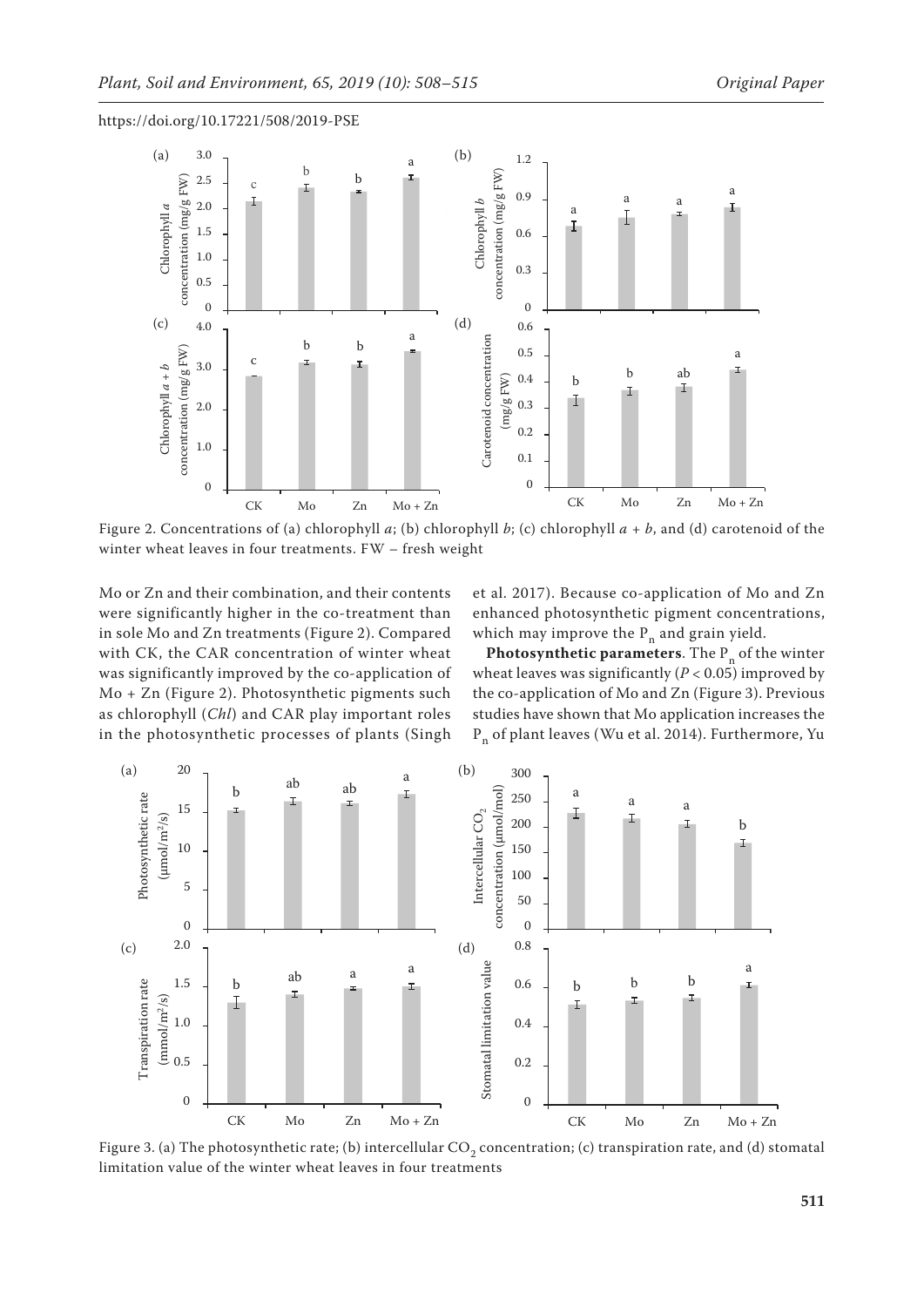

Figure 4. The soluble sugar concentration of the winter wheat leaves in four treatments at the tillering and jointing stages. FW – fresh weight

et al. (2005) also found that Mo was closely related to the photosynthesis of winter wheat leaves. Conversely, Zn plays an essential role in some biochemical and physiological processes, including photosynthesis (Broadley et al. 2007). Therefore, the highest  $P_n$ was observed in the combined treatment. Despite no significant decline in single Mo or Zn treatment relative to CK,  $C_i$  was significantly decreased in the co-application of Mo + Zn. Furthermore, an interaction ( $F_{\text{Mo} \times \text{Zn}}$  = 6.76,  $P_{\text{Mo} \times \text{Zn}}$  < 0.05) between Mo and Zn was observed, which indicated that Mo and Zn had a promoting effect on the decrease in  $\mathsf{C}_\mathsf{i}.$  The  $T_{\rm r}$  of the leaves was significantly ( $P < 0.05$ ) increased by 10.92% for the main effect of Zn. Moreover,  $T_{\text{r}}$ was higher in the co-treatment than in sole Mo or Zn application. The  $L<sub>s</sub>$  of the leaves was significantly (*P* < 0.05) enhanced by 8.28% for the main effect of Mo, which was also significantly increased by 10.96% for the main effect of Zn. The  $L<sub>s</sub>$  was enhanced by the co-application, and an interaction ( $F_{M\text{o x Zn}}$  = 6.06,  $P_{\text{Mo} \times \text{Zn}}$  < 0.05) between Mo and Zn was observed, supporting the promoting effect of Mo and Zn on the increase in  $L_s$ . The photosynthetic efficiency of the leaves was enhanced by the combined application, thereby improving the growth and grain yield of winter wheat.

**Soluble sugar concentration**. At the tillering stage, the soluble sugar concentration of the leaves was significantly  $(P < 0.05)$  enhanced by Mo application, which was significantly increased by 22.44% for the main effect of Mo (Figure 4). At the jointing stage, the soluble sugar concentration was also significantly  $(P < 0.05)$  increased by Mo application, which was significantly enhanced by 9.12% for the main effect of Mo. The contents of soluble sugar in the leaves



Figure 5. The soluble protein concentration of the winter wheat leaves in four treatments at the tillering and jointing stages. FW – fresh weight

were increased significantly by the application of sole Mo and its combination with Zn. Qin et al. (2016) also found that soil Mo application increased the soluble sugar contents of *Brassica napus* leaves. Under Mo deficiency, low sugar content is mainly caused by weak photosynthesis and the non-utilization of carbohydrates for plant growth (Gupta 1997). Therefore, the increase in soluble sugar content by the co-application of Mo and Zn provided direct evidence for the improvement in the photosynthetic capacity of the winter wheat leaves.

**Soluble protein concentration**. At the tillering stage, the soluble protein concentration of the leaves was significantly ( $P < 0.05$ ) enhanced by Mo application but was not significantly influenced by the Zn application (Figure 5). Specifically, the soluble protein content was increased by 10.20% for the main effect of Mo.

**NR activity**. The NR activity of the leaves was significantly ( $P < 0.05$ ) increased by Mo application



Figure 6. The nitrate reductase activity of the winter wheat leaves in four treatments. FW – fresh weight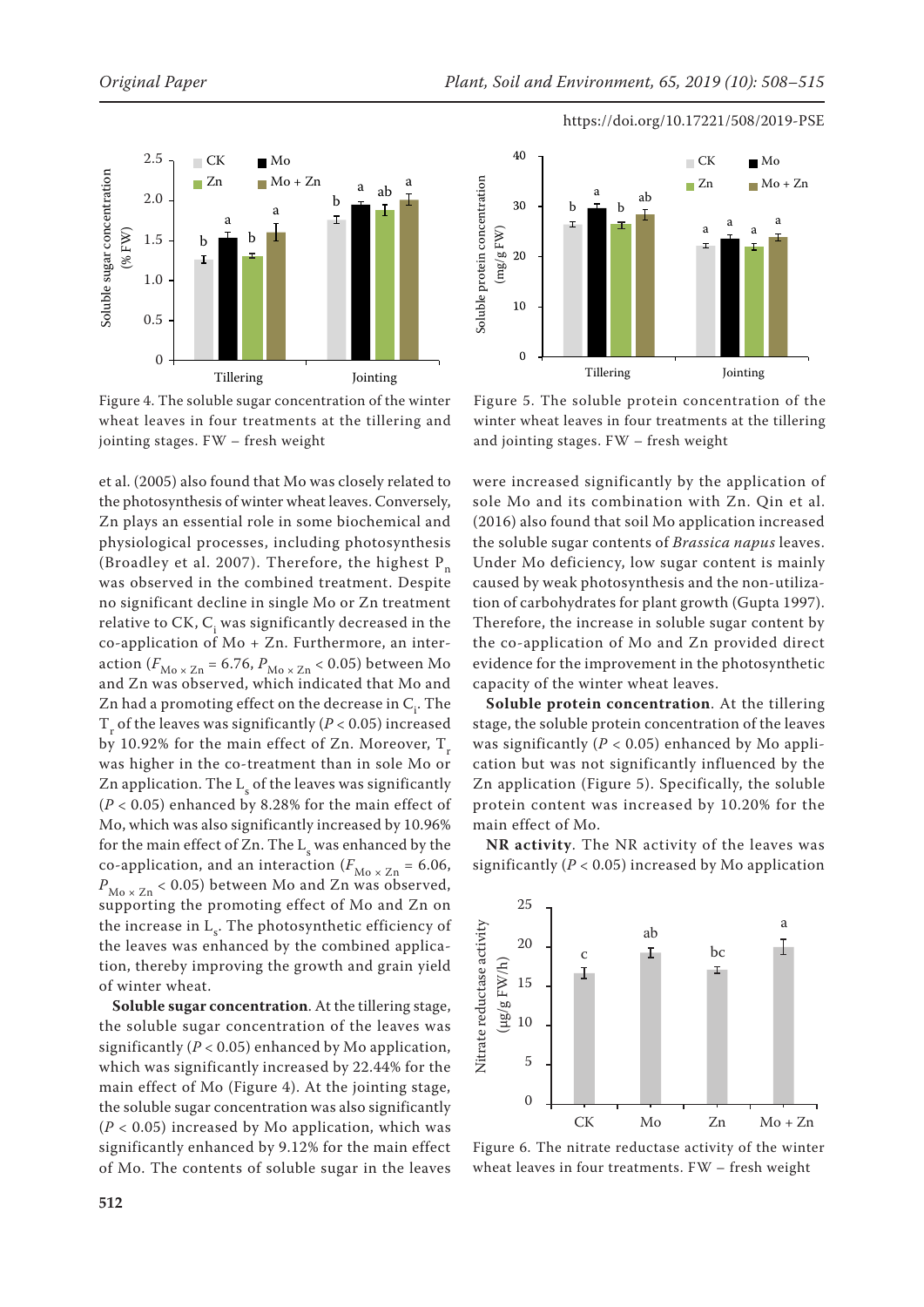but was not significantly influenced by the Zn application (Figure 6). The NR activity was increased by 16.44% for the main effect of Mo. As a constituent of NR, Mo is involved in electron-transfer reactions (Gupta 1997). The Mo co-factor directly or indirectly participates in nitrogen metabolism (Kaiser et al. 2005). Therefore, Mo plays a critical role in nitrate reduction, and its deficiency decreases NR activity, crop growth and grain yield (Mendel and Schwarz 2011). The Mo application alone and its combination with Zn significantly enhanced the NR activity, which was the highest in the co-treatment, as observed with the grain yield. Therefore, the co-application of Mo and Zn enhanced NR activity, thereby promoting the growth of winter wheat and resulting in an increase in grain yield.

**Antioxidant enzyme activity**. The POD activity of the winter wheat leaves was significantly  $(P < 0.05)$ increased by 21.25% for the main effect of Zn, but it was not significantly influenced by Mo (Figure 7). Similarly, CAT activity was also significantly increased by 21.05% for the main effect of Zn. Wu et al. (2015) previously noted that the Zn application significantly improved the CAT activity of cotton leaves. Zhang et al. (2012) found that the CAT activity of Chinese cabbage was not significantly affected by Mo application under normal conditions, which was similar to our findings. Additionally, the SOD activity of the winter wheat leaves was significantly enhanced by 14.77% for the main effect of Zn; moreover, it was higher in the dual treatment than in the single Zn or Mo treatment.

**Correlation analysis of physiological parameters and grain yield components**. The grain yield was significantly positively correlated with Chl  $a$ , Chl  $a + b$ ,  $P_{n'} L_s$ , NR, and CAR of the winter wheat leaves (Table 2). The increase in NR activity is associated with the enhancement of crop growth and yield (Unkles et al. 2004). The spike was significantly positively related to Chl  $a$ , Chl  $a + b$ , and P<sub>n</sub>. Additionally, TKW showed a significant correlation with the Chl *a*, Chl  $a + b$ , NR, soluble sugar, and soluble protein of the leaves at the jointing stage. The results suggested that increased wheat grain yield was considerably related to the improved photosynthetic ability of the wheat leaves by the combined application.

Overall, the increase in wheat grain yield was remarkably related to the improved photosynthetic efficiency and antioxidant capacity of the leaves by the co-application of Mo and Zn. The contents of Chl  $a$ , Chl  $a + b$ , CAR, and  $P_n$  were all enhanced by

the combined application. Photosynthetic pigments promote photosynthesis in plants, enhancing the  $P_n$ of the leaves, subsequently promoting the growth of winter wheat, and increasing the grain yield. The NR activity was significantly increased in the dual treatment due to the involvement of Mo in nitrogen metabolism, which subsequently promoted the growth of winter wheat. Another explanation for the grain yield increase may be that the enhanced soluble sugar content and antioxidase activities by the co-application of Mo and Zn might improve the antioxidant capacity of the leaves, thereby indirectly promoting material accumulation and resulting in an increase in grain yield. 500



Figure 7. The activities of (a) peroxidase; (b) superoxide dismutase, and (c) catalase of the winter wheat leaves in four treatments. FW – fresh weight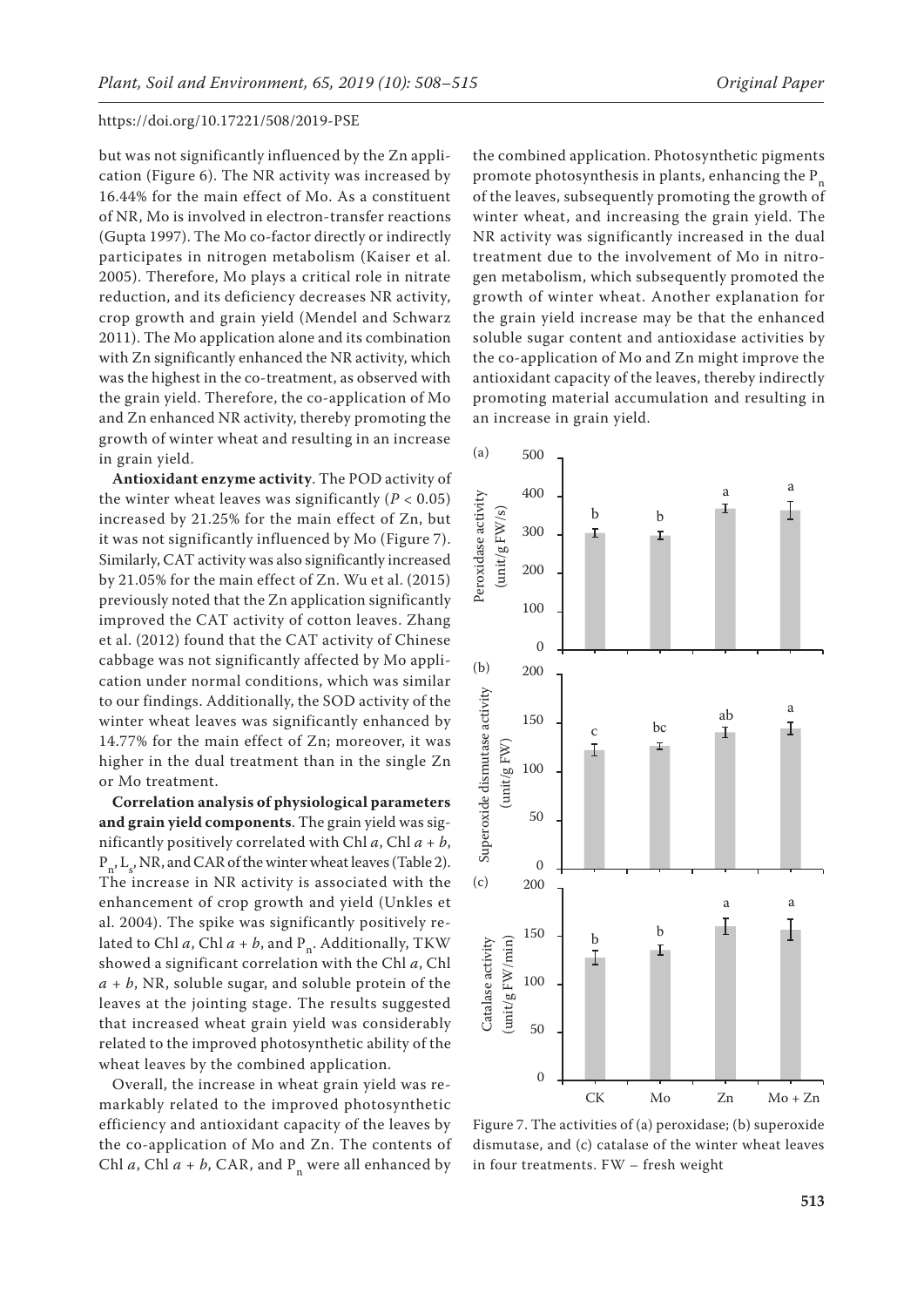|                      |                        | Chl a Chl b | Chl<br>$a + b$               | CAR              | <b>NR</b>        | $\mathbf{P}_{\text{n}}$ | $C_i$             | $\rm T_{r}$  | L <sub>s</sub> | protein sugar | Soluble Soluble | POD         | SOD          | CAT       |
|----------------------|------------------------|-------------|------------------------------|------------------|------------------|-------------------------|-------------------|--------------|----------------|---------------|-----------------|-------------|--------------|-----------|
| Grain<br>yield       |                        |             | $0.771**0.508*0.810**0.573*$ |                  | $0.515*$         | $0.674**$               | $-0.738**$        | ns           | $0.747**$      | ns            | ns              | ns          | ns           | ns        |
| Spike                | $0.500* 0.566* 0.611*$ |             |                              | ns               | ns               | $0.596*$                | ns                | ns           | ns             | ns            | ns              | ns          | ns           | ns        |
| Kernels<br>per spike | $0.530*$               | ns          | ns                           | $0.575*$         | $0.551*$         | ns                      | $-0.620*$         | ns           | $0.626**$      | ns            | ns              | ns          | ns           | ns        |
| <b>TKW</b>           | $0.722**$              | ns          | $0.693**$                    | ns               | $0.670**$        | ns                      | ns                | ns           | ns             | $0.502*$      | $0.636**$       | ns          | ns           | ns        |
| Chl $a$              | $\mathbf{1}$           | ns          |                              | $0.941**0.826**$ | $0.692**$        | $0.609*$                | $-0.667**$        | $0.516*$     | $0.644*$       | $0.536*$      | $0.579*$        | ns          | ns           | ns        |
| Chl b                |                        | 1           | $0.651**$                    | ns               | ns               | $0.698**$               | $-0.555*$         | ns           | 0.548*         | ns            | ns              | ns          | $0.573**$    | ns        |
| Chl<br>$a + b$       |                        |             | $\mathbf{1}$                 |                  | $0.700**$ 0.619* | $0.747**$               | $-0.743**$ 0.547* |              | $0.722**$      | ns            | $0.599*$        | ns          | ns           | ns        |
| CAR                  |                        |             |                              | $\mathbf{1}$     | $0.576*$         | ns                      | $-0.626*$         | ns           | $0.552*$       | ns            | ns              | ns          | ns           | ns        |
| <b>NR</b>            |                        |             |                              |                  | 1                | ns                      | ns                | ns           | ns             | $0.576*$      | $0.625**$       | ns          | ns           | ns        |
| $P_n$                |                        |             |                              |                  |                  | 1                       | $-0.616*$         | ns           | $0.634**$      | ns            | $0.522*$        | ns          | ns           | ns        |
| $C_i$                |                        |             |                              |                  |                  |                         | $\mathbf{1}$      | ns           | $-0.989**$     | ns            | $-0.554*$       | $-0.522*$   | ns           | ns        |
| $T_r$                |                        |             |                              |                  |                  |                         |                   | $\mathbf{1}$ | ns             | ns            | ns              | ns          | ns           | $0.664**$ |
| L <sub>s</sub>       |                        |             |                              |                  |                  |                         |                   |              | $\mathbf{1}$   | ns            | $0.556*$        | ns          | ns           | ns        |
| Soluble<br>protein   |                        |             |                              |                  |                  |                         |                   |              |                | $\mathbf{1}$  | $0.708**$       | ns          | ns           | ns        |
| Soluble<br>sugar     |                        |             |                              |                  |                  |                         |                   |              |                |               | $\mathbf{1}$    | ns          | ns           | ns        |
| POD                  |                        |             |                              |                  |                  |                         |                   |              |                |               |                 | $\mathbf 1$ | $0.586*$     | ns        |
| SOD                  |                        |             |                              |                  |                  |                         |                   |              |                |               |                 |             | $\mathbf{1}$ | $0.843**$ |
| CAT                  |                        |             |                              |                  |                  |                         |                   |              |                |               |                 |             |              | 1         |

Table 2. Correlation between physiological parameters and grain yield components of winter wheat

ns – no significance at the *P* < 0.05; \**P* < 0.05; \*\**P* < 0.01; TKW – thousand kernel weight; Chl *a* – chlorophyll *a*; Chl *b* – chlorophyll *b*; Chl *a* + *b* – chlorophyll *a* + *b*; CAR – carotenoid; NR – nitrate reductase; P<sub>n</sub> – photosynthetic rate;  $\rm C_i$  – intercellular CO<sub>2</sub> concentration; T<sub>r</sub> – transpiration rate;  $\rm L_s$  – stomatal limitation value; POD – peroxidase; SOD – superoxide dismutase; CAT – catalase

## **Acknowledgment**

We thank Prof. Anoop Kumar Srivastava and Prof. Hanchang Zhu for improving the English language of the manuscript. We also thank LetPub for its linguistic assistance during the preparation of this manuscript.

## **REFERENCES**

- Alloway B.J. (2009): Soil factors associated with zinc deficiency in crops and humans. Environmental Geochemistry and Health, 31: 537–548.
- Bharti K., Pandey N., Shankhdhar D., Srivastava P.C., Shankhdhar S.C. (2014): Effect of exogenous zinc supply on photosynthetic rate, chlorophyll content and some growth parameters in different wheat genotypes. Cereal Research Communications, 42: 589–600.

Bradford M.M. (1976): A rapid and sensitive method for the quantitation of microgram quantities of protein utilizing the principle of protein-dye binding. Analytical Biochemistry, 72: 248–254.

- Brennan R.F. (2006): Residual value of molybdenum for wheat production on naturally acidic soils of Western Australia. Australian Journal of Experimental Agriculture, 46: 1333–1339.
- Broadley M.R., White P.J., Hammond J.P., Zelko I., Lux A. (2007): Zinc in plants. New Phytologist, 173: 677–702.
- Gupta U.C. (1997): Molybdenum in Agriculture. New York, Cambridge University Press.
- Hacisalihoglu G., Hart J.J., Wang Y.-H., Cakmak I., Kochian L.V. (2003): Zinc efficiency is correlated with enhanced expression and activity of zinc-requiring enzymes in wheat. Plant Physiology, 131: 595–602.
- Hänsch R., Mendel R.R. (2009): Physiological functions of mineral micronutrients (Cu, Zn, Mn, Fe, Ni, Mo, B, Cl). Current Opinion in Plant Biology, 12: 259–266.
- Hille R., Nishino T., Bittner F. (2011): Molybdenum enzymes in higher organisms. Coordination Chemistry Reviews, 255: 1179–1205.